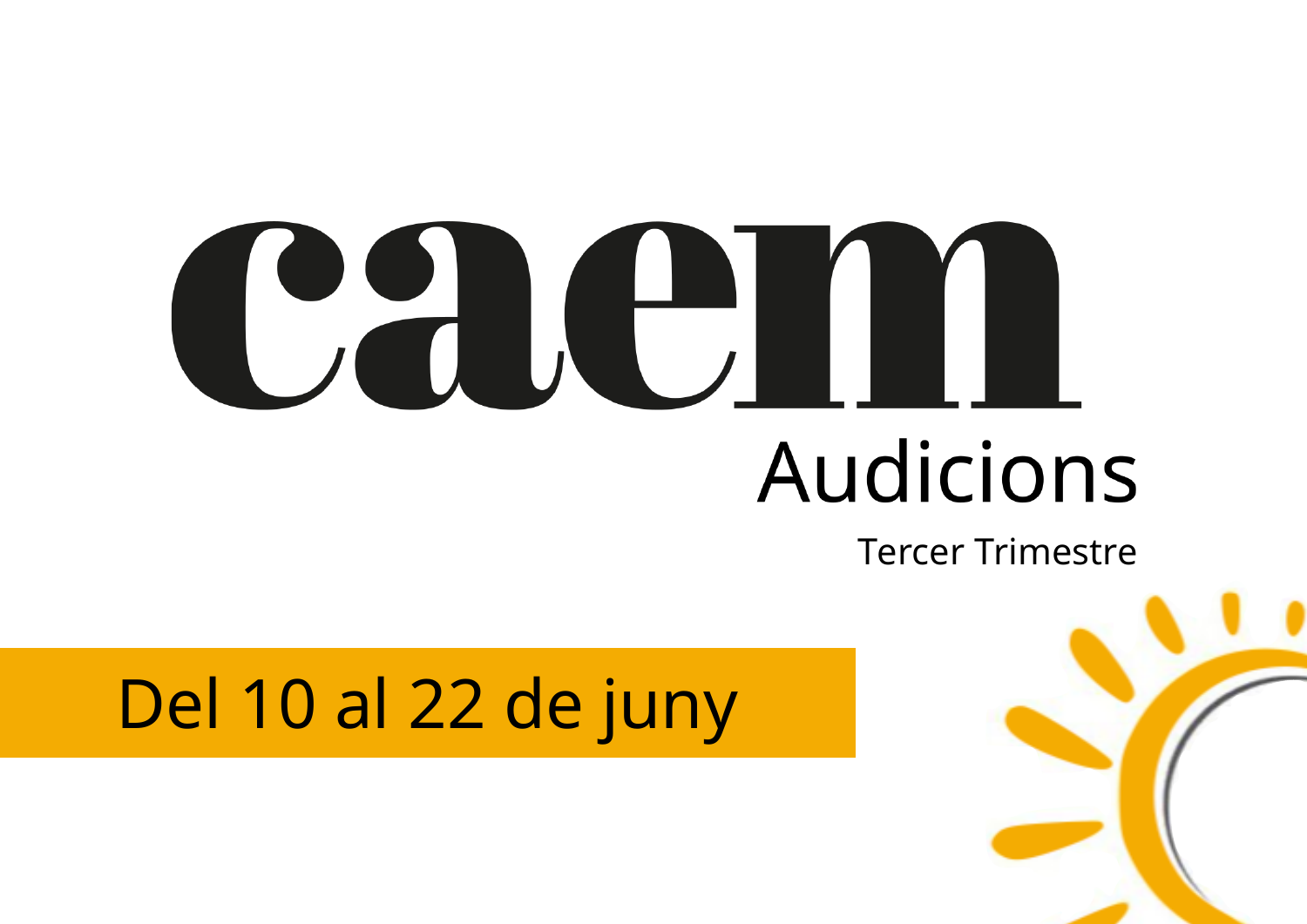| <b>DIVENDRES 10</b>                                                                                           | <b>DILLUNS 13</b>                                                                                    | <b>DIMARTS 14</b>                                                               | <b>DIMECRES 15</b>                                                              | <b>DIJOUS 16</b>                                                                                  | <b>DIVENDRES 17</b>                                                                                        | <b>DILLUNS 20</b>                                                                                                 |
|---------------------------------------------------------------------------------------------------------------|------------------------------------------------------------------------------------------------------|---------------------------------------------------------------------------------|---------------------------------------------------------------------------------|---------------------------------------------------------------------------------------------------|------------------------------------------------------------------------------------------------------------|-------------------------------------------------------------------------------------------------------------------|
| 16,30 h<br><b>PIANO</b><br><b>Departament</b><br><b>De Piano</b>                                              | 17,00 h<br><b>VIOLÍ</b><br><b>Prof: Vicent Signes</b><br><b>Ac: David Fuster</b>                     | 16,30 h<br><b>TROMPA</b><br>Prof: Gustau Verdú<br><b>Ac: David Fuster</b>       | 16,30 h<br><b>SENSIBILITZACIÓ</b><br><b>MUSICAL</b><br><b>Prof: Elisa Tomás</b> | 16,30 h<br><b>FLAUTA</b><br><b>Prof: Isabel Peris</b><br><b>Ac: David Fuster i</b><br>David López | 16,30 h<br><b>TROMPETA</b><br><b>Prof: Xavi Cabrera</b><br><b>Asier Escrivà</b><br><b>Ac: David Fuster</b> |                                                                                                                   |
| 17,30 h<br><b>CLARINET</b><br><b>Prof: Liliana Morant</b><br><b>Mamen Bautista</b><br><b>Ac: David Fuster</b> |                                                                                                      | 17,30 h<br>(Muntatge<br>percussió)                                              | 17,30 h<br><b>PIANO</b><br><b>Departament</b><br>de Piano                       | 17,30 h<br><b>ORQUESTRA</b><br>VIOLÍ i CELLO<br><b>Prof: Isabela Domingo</b><br>Natalia Ivanova   | 17,30 h<br><b>TROMBÓ</b><br>Prof: Joanjo Martí<br><b>Ac: David Fuster</b>                                  |                                                                                                                   |
|                                                                                                               | 18,30 h<br><b>CAMBRA</b><br>Prof:<br><b>Josep Crespo</b>                                             | 18,30 h<br>(Muntatge)<br>percussió)                                             | 18,30 h<br><b>PIANO</b><br><b>Departament</b><br>de Piano                       |                                                                                                   | 18,30 h<br>DOLÇAINA i<br><b>OBOÈ</b>                                                                       | 18,30 h<br><b>SAXO</b><br><b>Prof: Zabalo Borrás</b><br><b>Jose Pons, Ferran Miret</b><br><b>Ac: David Fuster</b> |
|                                                                                                               | 19,30 h<br><b>CLARINET</b><br><b>Prof: Juan Miguel</b><br><b>Terrazas</b><br><b>Ac: David Fuster</b> | 19,30 h<br><b>PERCUSSIÓ</b><br>Prof:<br><b>Adolf Guerrero</b><br>Jesús Montagud |                                                                                 | 19,30 h<br><b>PIANO</b><br><b>Departament</b><br>de Piano                                         | <b>Prof: Paco de Domingo</b><br><b>Josep Crespo</b><br><b>Ac: David Fuster</b>                             |                                                                                                                   |

## **Audicions**

# Magna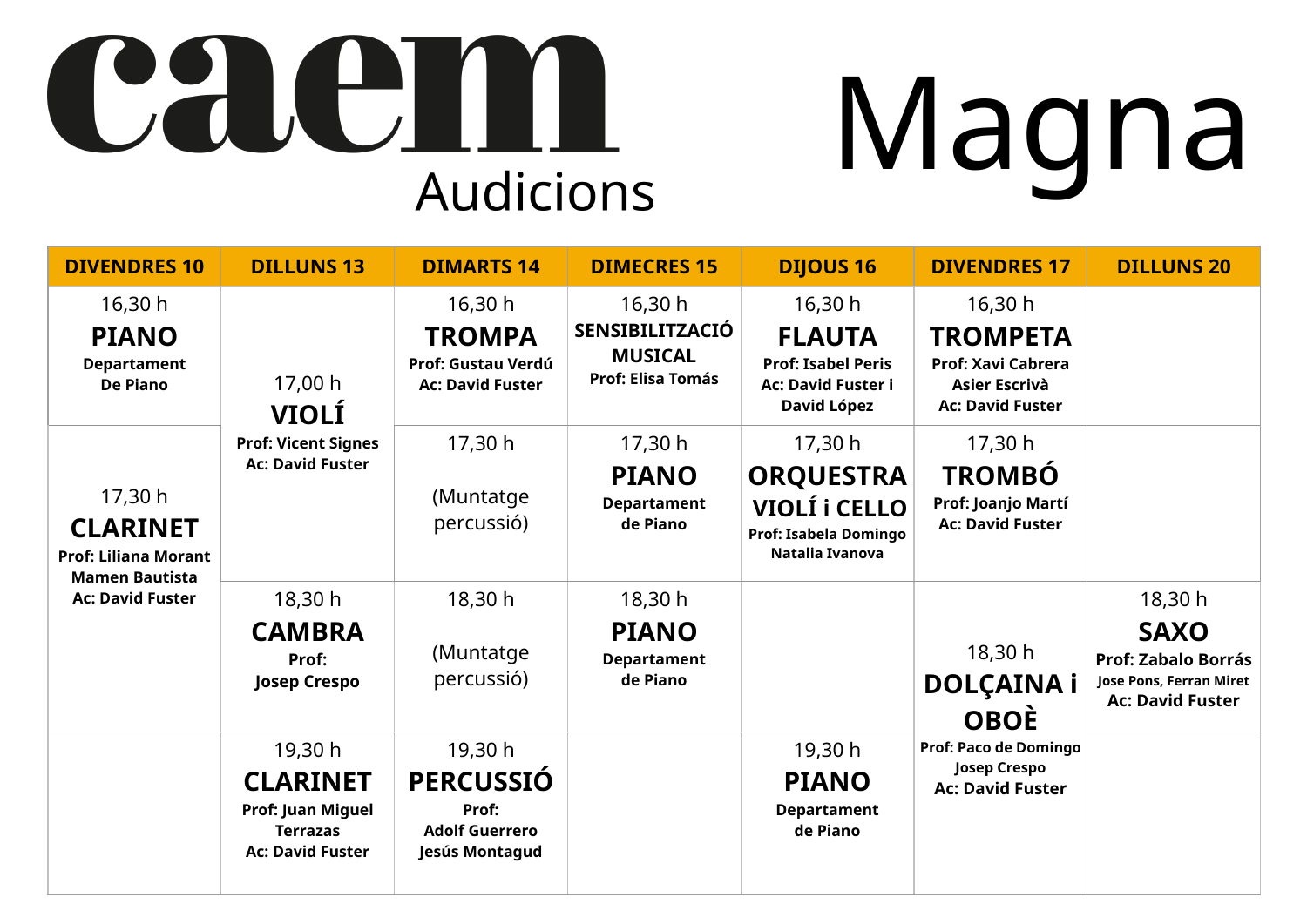| <b>DILLLUNS 13</b>                                                | <b>DIMARTS 14</b>                                                                              |           |
|-------------------------------------------------------------------|------------------------------------------------------------------------------------------------|-----------|
| 17,00 h<br><b>CAMBRA</b><br>Prof:<br><b>Juan Miguel Terrazas</b>  | 17,30 h<br><b>FASOLET</b><br>Prof:                                                             |           |
| 18,30 h<br><b>CONJUNT</b><br>Prof:<br><b>Juan Miguel Terrazas</b> | <b>Mamen Bautista</b><br><b>Josep Crespo</b><br><b>Liliana Morant</b><br><b>Cristina Monzó</b> | E. I<br>N |
|                                                                   |                                                                                                |           |
|                                                                   |                                                                                                | <b>N</b>  |

**DIJOUS 16** 

#### 18,30 h **COR E. ELEMENTAL Prof: Mamen Bautista**

19,30 h **COMBO & BIG BAND Prof:** 

**Mamen Bautista Zabalo Borrás**

## CHI  $\frac{1}{2}$ **Audicions**

## Auditori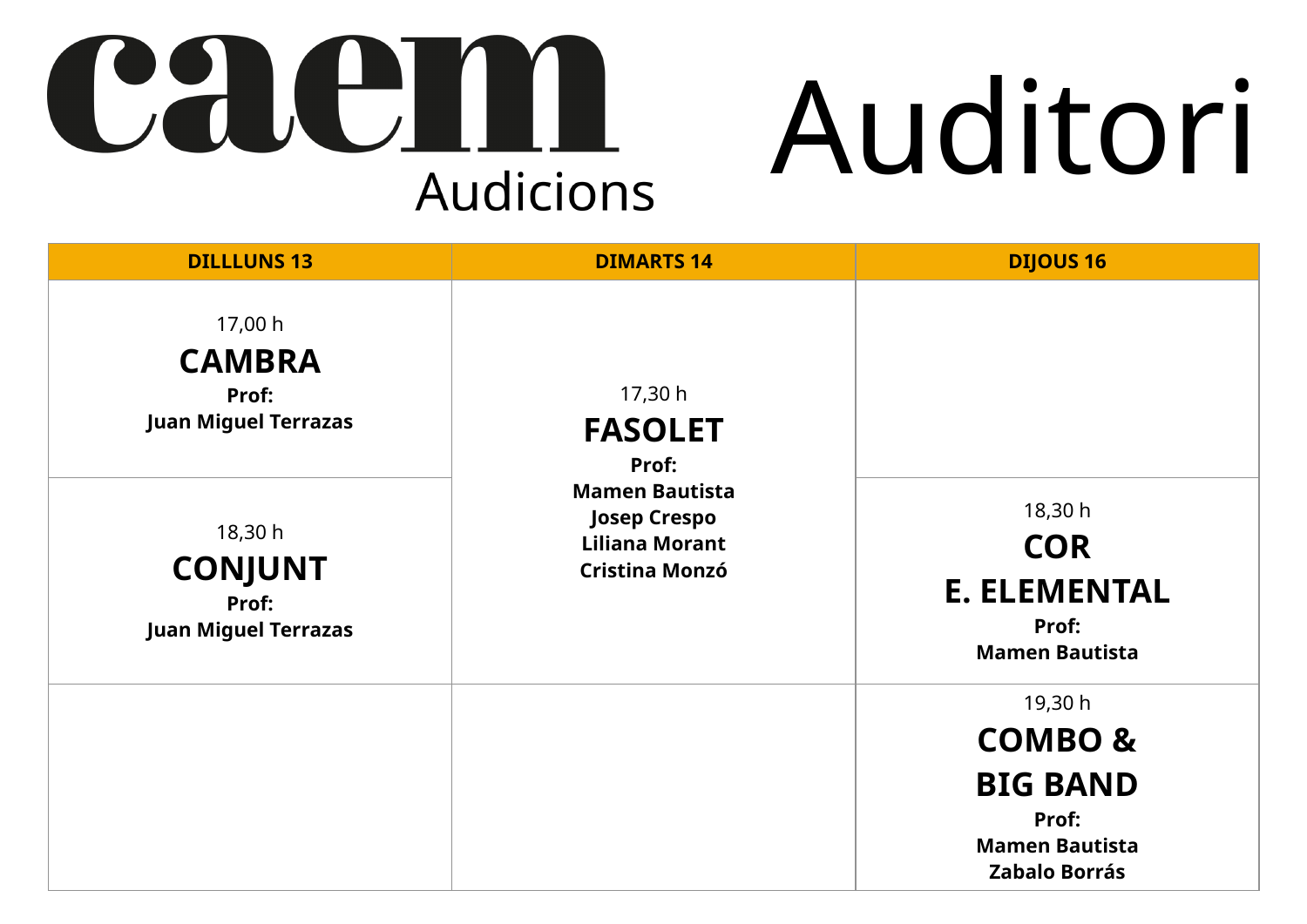## $\left[\begin{array}{cc} \bullet & \bullet \\ \bullet & \bullet \end{array}\right]$ **Audicions**

#### **DIMECRES 15 JUNY**

19,30 h

#### **BANDA**

**Prof: Juan Miguel Terrazas Xavi Cabrera**

#### **DIJOUS 16 JUNY**

19,00 h **GUITARRA** 

**Departament de Guitarra** 

#### **DIMECRES 22 JUNY**

19,00 h **CANT Prof: Daniel Gascó** 

## Casa de la Marquesa

### Parc de l'Oller

## Biblioteca de Gandia